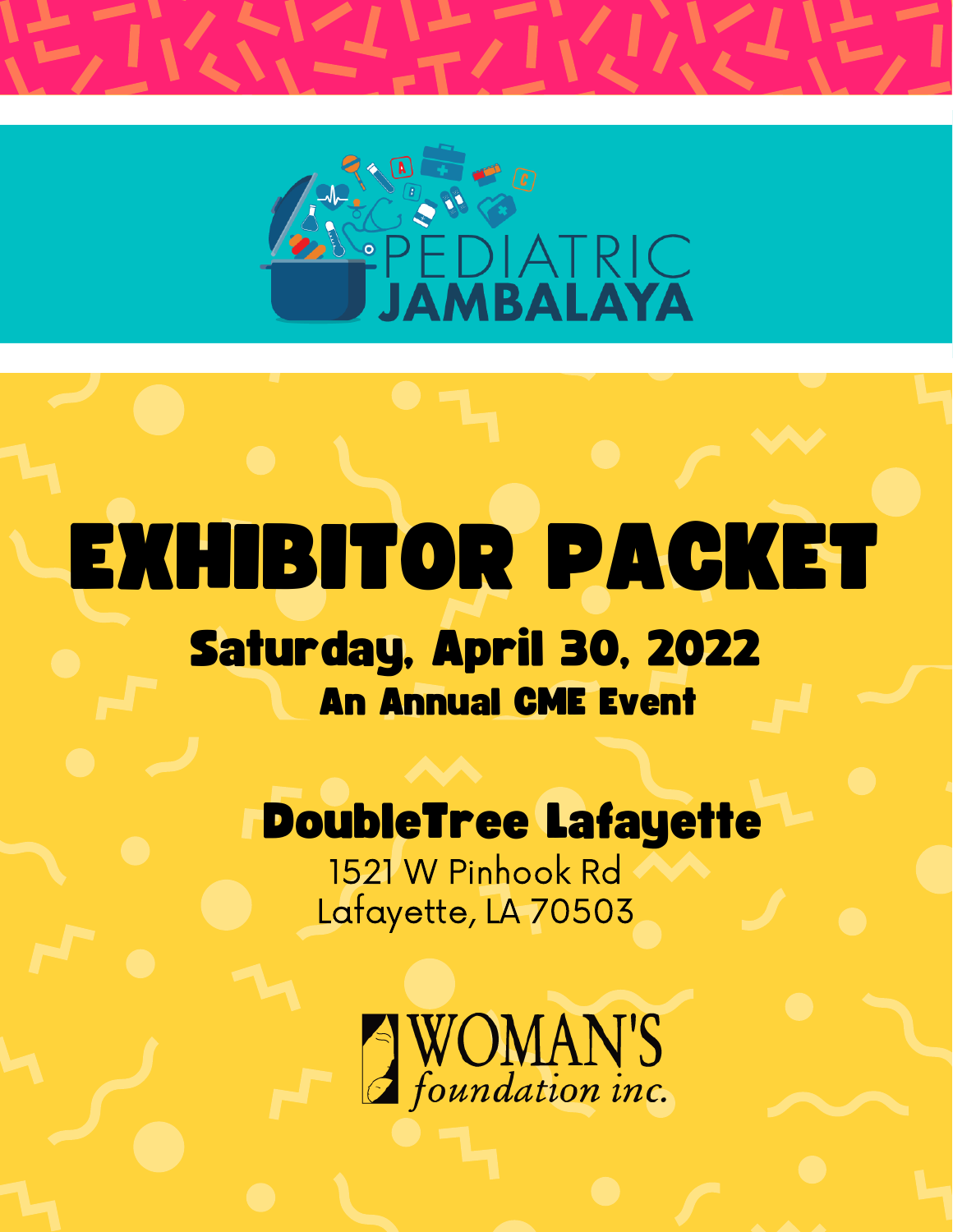#### Why?

This exceptional event draws more than 50 physicians from around the state of Louisiana. As an exhibitor at Jambalaya, you will be able to visit with the physicians in an intimate setting at LITE. There are only a handful of exhibit spots available to ensure that our exhibitors will have the undivided attention from our fine-tuned audience.

#### Who?

Pediatric Jambalaya is an integrated educational program for pediatricians, pediatric specialists, and family/general practitioners. Content is appropriate for other healthcare professionals, including registered nurses.

#### How?

For more information about sponsorship opportunities and how to secure your highly-coveted exhibitor space, contact:

#### Ashley Thibodeaux Director of CME Woman's Foundation

ashley@womansfoundation.com 337.806.9392